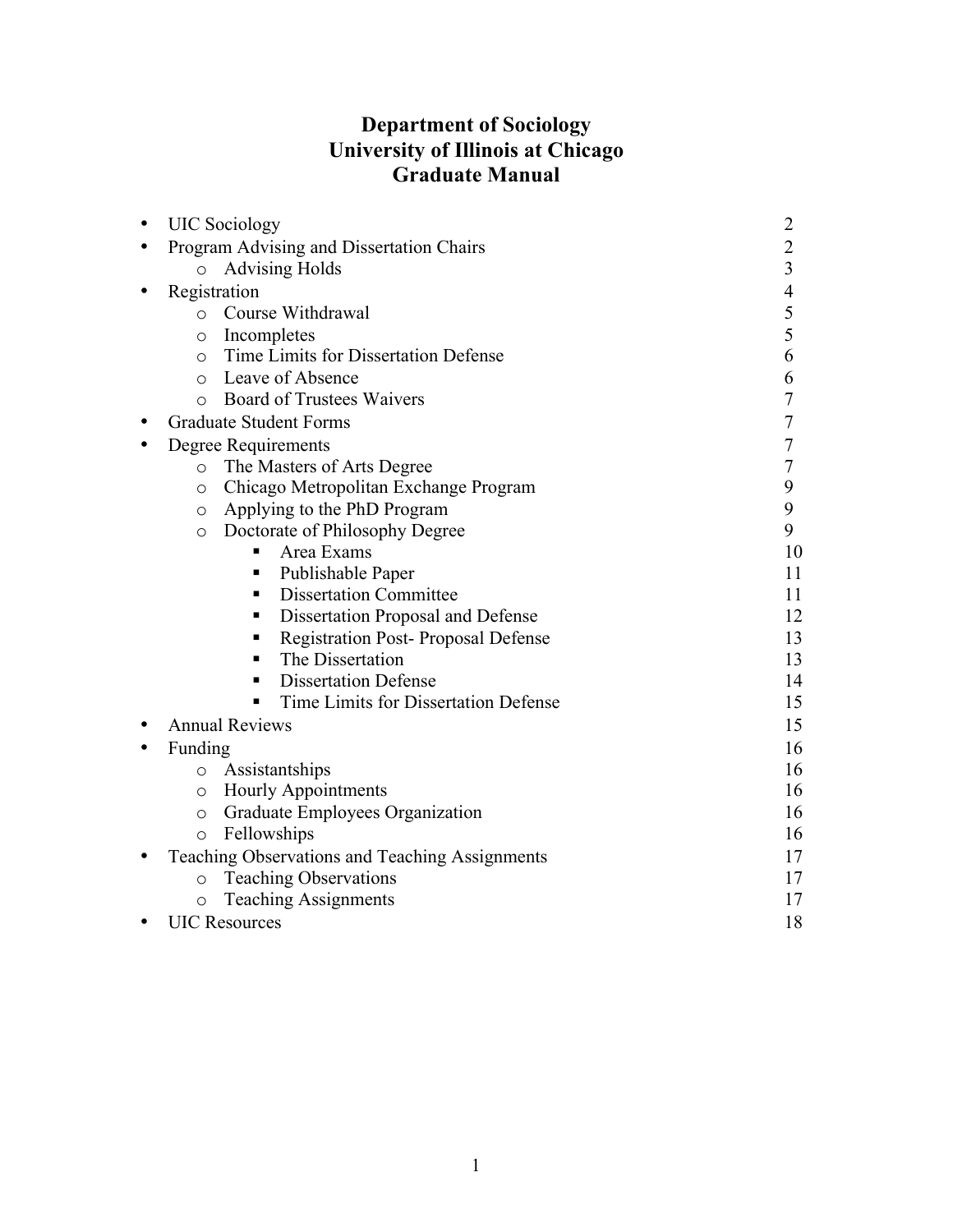# **UIC Sociology**

Our graduate program blends strong empirical research training with a proactive engagement with public sociology as well as extensive training in teaching. We have one of the most diverse graduate programs in the country, and our faculty is diverse both demographically and with regard to substantive and methodological expertise. We train our students in multiple methodologies and encourage public engagement with communities. While inequality is the principal focus of our curriculum as a whole, we focus on a range of core areas, including: race/ethnicity, gender/sexuality, work/organizations, global & transnational sociology, political sociology & social movements, and children & youth.

This graduate manual has been prepared to assist current and potential students of the Department of Sociology in becoming oriented to the program. The document is not intended to be the sole source of information. Rather, it should be viewed as complementary to the University of Illinois at Chicago Graduate Catalog, which is the primary source of information on Graduate College policies (https://catalog.uic.edu/gcat/).

The Department of Sociology admits students seeking a PhD in Sociology. All students (including those who already hold an MA in Sociology from another institution) earn an MA in Sociology at UIC and then progress into our PhD program. Original research is required for the MA and PhD. Completion of the course requirements usually takes two years for the MA and one additional year of coursework for the PhD. Students generally complete the entire program within 5-7 years.

# **Program Advisors and Dissertation Chairs**

It is helpful to distinguish the different roles "faculty advisors" play in the department. In reality, faculty advisor(s) responsibilities can be divided into three key kinds: (1) a program advisor, (2) the primary reader of the publishable paper, and (3) the dissertation chair. A student can have one faculty member who fulfills all three of these roles; or a student can have different faculty members for each of these roles. The program advisor is the person who provides advice on registration and signs off on the semester plans of the student. This person also presents the student's file to the faculty during the annual review process (see below for further information). The primary reader of the publishable paper is someone who is an expert in the field in which the student has conducted research, and who can guide the writing and submission of the publishable paper (see information on publishable paper below). A dissertation chair is chosen at the point when a student applies to the PhD program. The dissertation chair directs and advises the student on the dissertation proposal, research and writing (see more below). It is possible that throughout a student's time in the program, she/he/they will have the same faculty member fulfill all three of these roles – that is, the same person is the initial program advisor, primary reader of the publishable paper and dissertation chair. But some students may have different faculty members fulfilling each of these roles. Generally, when a student chooses a dissertation chair, that chair takes over the duties of program advisor. This may also be true for the primary reader of the publishable paper, but students could have one faculty member who is their program advisor and a different one as their primary reader on the publishable paper.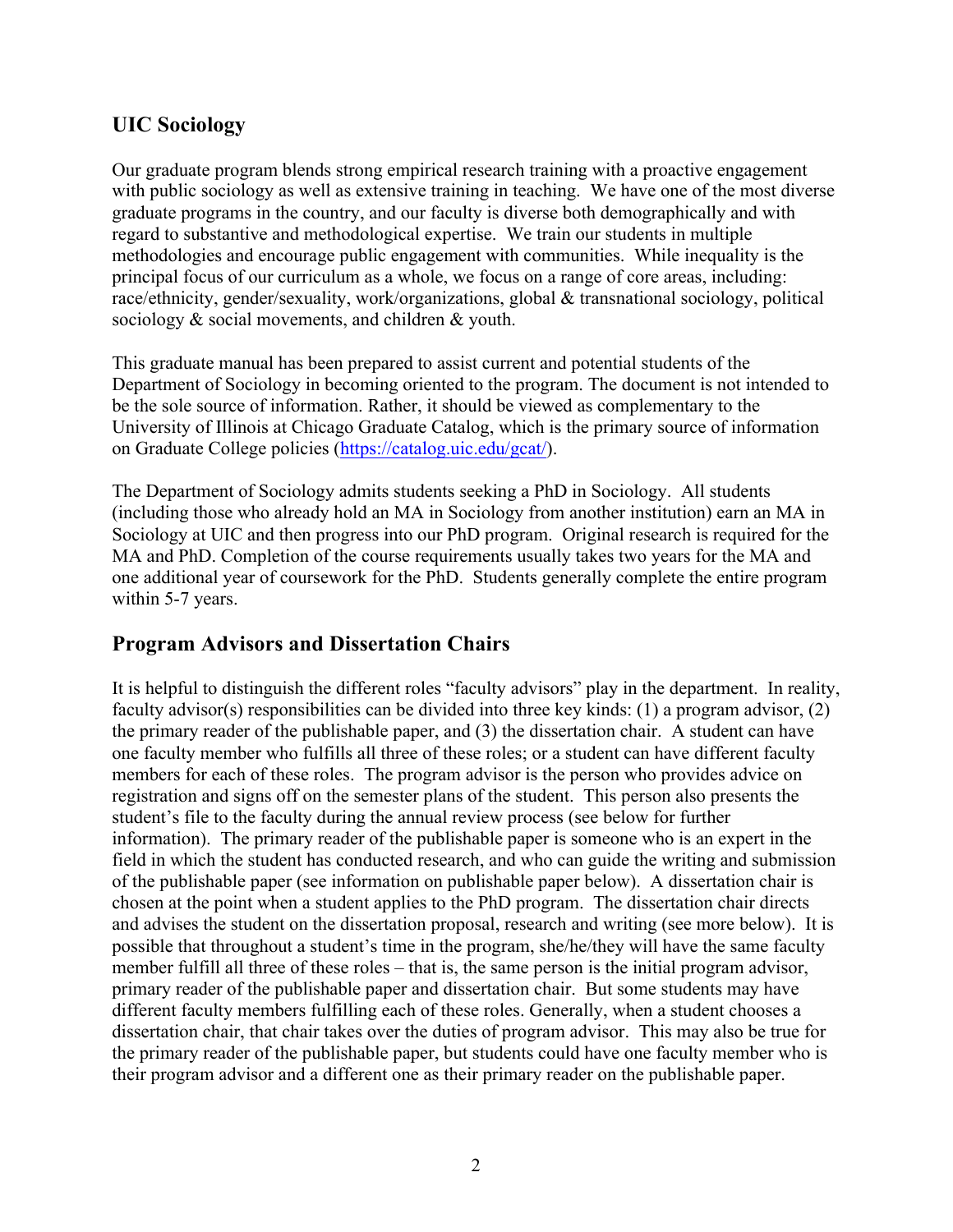Every student must have a program advisor who has  $\geq 50\%$  appointment in the Sociology Department. Program advisors are assigned to incoming students by the DGS before they start the program based on shared research interests. Students are required to meet with program advisors at least once per term to discuss registration for the next term, but we encourage students to meet more regularly with program advisors to discuss progress in coursework and plans for meeting program benchmarks.

Each program advisor has his/her/their own advising style, but generally speaking, the program advisor serves as an advocate, using his/her/their/their own professional and personal experience in guiding students within the expectations of the profession, department, and university. The tasks of the program advisor include:

- Meets regularly with their advisee;
- Assists and supports students in meeting their academic benchmarks and developing as scholars;
- Models professionalization and encourages students to attend relevant conferences, helping with networking and encouraging students to immerse themselves in the profession;
- Monitors students' progress and corresponds with students about that progress;
- Communicates department and graduate college policies and resources or refers the student to the DGS if the advisor is unfamiliar with a particular policy;
- Supports students if personal issues are interfering with students' academic or professional development and refers students to institutional resources;
- Advocates for the student at the annual review and if personal or professional challenges arise.

*The Advising Hold:* Every semester an "advising hold" prohibits students from registering for classes until they have consulted with their program advisor. The advisor will notify the Graduate Student Specialist to lift this hold after talking to a student about his/her/their progress and plan of study. The program advisor and student should consult the Graduate Manual to help with course selection and benchmark planning.

Students may change their program advisor at any time, with permission from a new program advisor (and acknowledgment from the former program advisor). To change program advisors, the student should simply email the DGS (CCing both the former and new program advisors). Students can and should change program advisors during the course of the program to account for changing interests or turnover among the faculty.

Students should feel comfortable speaking to their program advisors about any challenges they are facing, about their performance on coursework, their concerns about meeting benchmarks, and their navigation of the program and the discipline. During the annual review process, a student's program advisor advocates for the student to the rest of the faculty. When students are working on their publishable paper requirement, they are required to select primary reader who will lead them through this research, read multiple drafts of their papers and approve of the publication submission, ultimately deciding when the requirement has been completed. The primary reader must have  $\geq$ 50% appointment in the Department of Sociology. A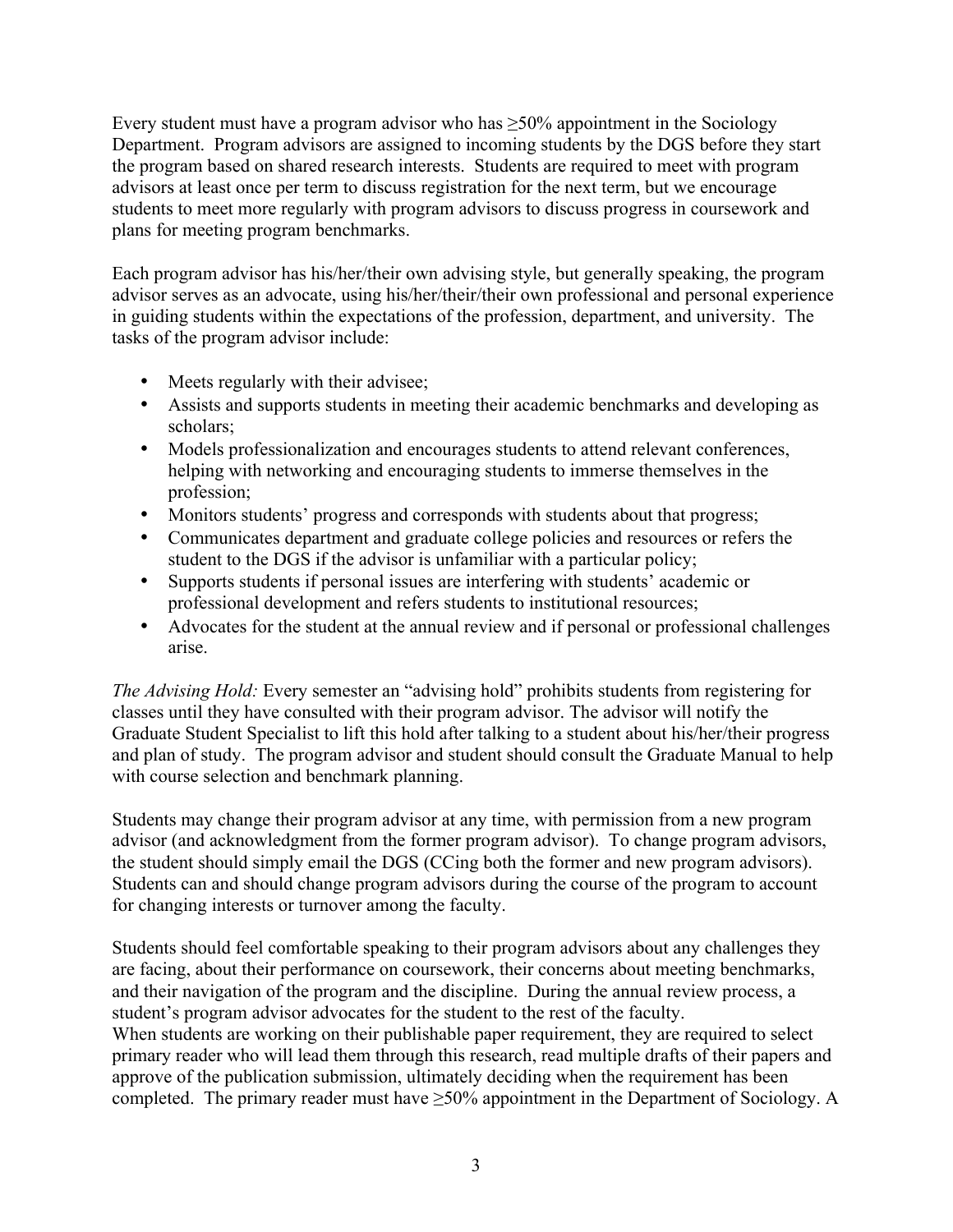second reader is also required for the publishable paper (who may or may not have an appointment in Sociology, but whose expertise is appropriate to the project). The second reader must be a UIC faculty member and be approved by the primary reader. Students may choose to make their primary reader of the publishable paper their program advisor, if their current program advisor is poorly suited to their chosen topic.

When students apply to the PhD program (at the end of their second year), they are required to identify a chair for their dissertation (and the identified chair must accept this position and submit a letter of support for the student's application). A chair must hold  $\geq$ 50% appointment in the Sociology Department. The chair of the dissertation guides the dissertation proposal, IRB process (if necessary), and dissertation research. It is common for the dissertation chair to take over the duties of program advisor.

Each chair has his/her/their own style, but generally speaking, the tasks of the dissertation chair include the following:

- Meets regularly throughout the preparation of the proposal, the research collection and analysis, the writing of the dissertation, preparation for the defense and job market
- Helps students develop a proposal for original research
- Helps students identify other committee members who will provide expertise and support
- Guides students in proposing and using research methods and methodologies appropriate to research questions
- Guides students through the IRB process, if IRB approval is required
- Identifies services that may help students achieve research and writing goals (i.e. IRRPP write-outs, tips on time management, etc.)
- Helps students establish a realistic timeline
- Reads drafts of proposal and chapters and provides feedback in a timely fashion
- Prepares students for proposal and dissertation defenses
- Communicates with members of the committee on progress of dissertation and to organize feedback on drafts
- Writes recommendations for grants, fellowships, jobs
- Helps to prepare students for the job market and provides networking and advice during this process

# **Registration**

PhD students are required to maintain continuous registration, except for documented medical or other extraordinary reasons (see *Leave of Absence* policy below). Graduate College registration policies can be found here: http://grad.uic.edu/registration-policies. To register online and see the current schedule of courses being offered, please see: http://registrar.uic.edu/registration. Registering for courses and research hours must be done within 10 days of the semester. Registering after the  $10<sup>th</sup>$  day is possible, but there is a fee.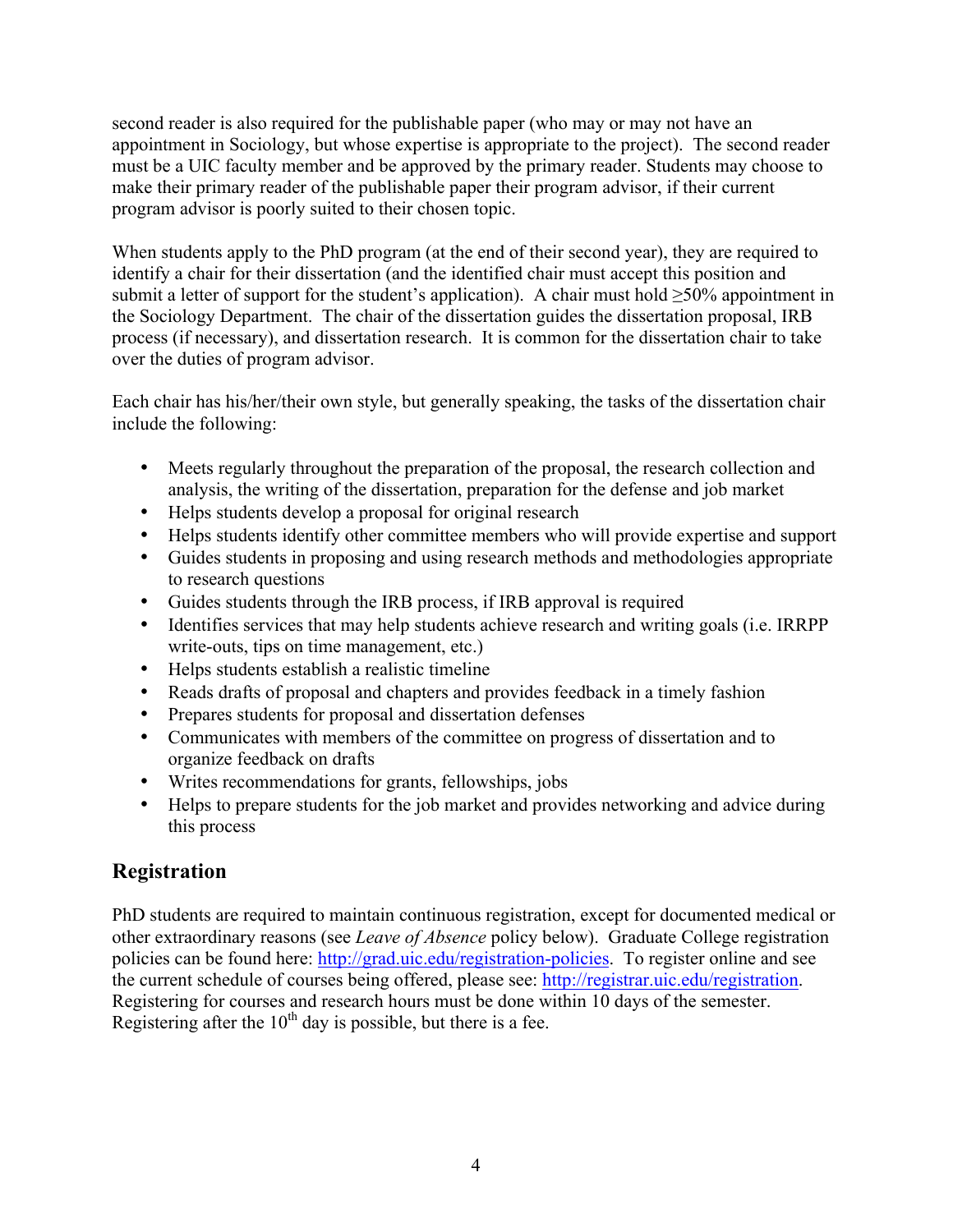#### *Course Withdrawal*

Students who wish to cancel their tuition or withdraw from courses can do so without financial penalty prior to the first day of the semester. To be refunded part of the fee, students must withdraw from attendance by the  $5<sup>th</sup>$  day of the semester. After the fifth day, students may not receive any refund. For more information, please see: http://grad.uic.edu/financialobligationencumbrances.

For the MA, there is a minimum of 37 semester hours required. For the PhD, there is a minimum of 24-40 semester hours required and 19-35 dissertation research hours. The minimum number of hours beyond the Baccalaureate is 96.

Students registered for 8 credits are considered full-time students. Some international students and students who hold financial aid are required to take 9 credits per term. Students on a Board of Trustees Waiver (BOT) are required to register for 12 credits per term.

Only 400- and 500-level courses can be applied to the degree. Credit toward a graduate degree is only given for courses in which a student received a grade of A or B. Grades of C or lower are considered failing. Earning two Cs *at any point in the program* leads to immediate dismissal from the program. If a student receives a "C" or lower in a particular class, she/he/they may retake that class once.

Students receiving grades of "IN" (incomplete) must fulfill the requirements to earn a grade in those courses within 12 months or the incomplete will remain on the transcript. Once a student has completed coursework, she/he/they should register for SOC 596 (Independent Study) credit hours with his/her/their dissertation chair, while working on the dissertation proposal. Once the dissertation proposal has been passed (and the student becomes a PhD candidate), she/he/they should register for SOC 599 (Dissertation Hours) with his/her/their dissertation chair.

For general doctoral degree information, see the following: http://grad.uic.edu/doctoral-degrees. For information on deadlines, see: http://grad.uic.edu/graduation-deadlines

Students must be registered for credit the term in which they defend their dissertation proposal (the preliminary exam requirement for the Graduate College). If the student held a 50% TA or RA appointment in the spring term and intends to defend the proposal over the summer, that student will not need to have a tuition waiver or pay for registration over the summer months.

Students must be registered for credit the term in which they defend their dissertation proposal (the preliminary exam requirement for the Graduate College). If the student held a 25-67% TA or RA appointment in the spring term and intends to defend the proposal over the summer, that student automatically receives an assistantship waiver in the summer, as long as the student does not hold a summer assistantship and is registered for 3 or more hours. In other words, if a student had a 25-67% appointment in the spring term, she/he/they can defend their dissertation proposal over the summer without needing a tuition waiver or paying for summer registration. That student would need to register for 3 or more credit hours.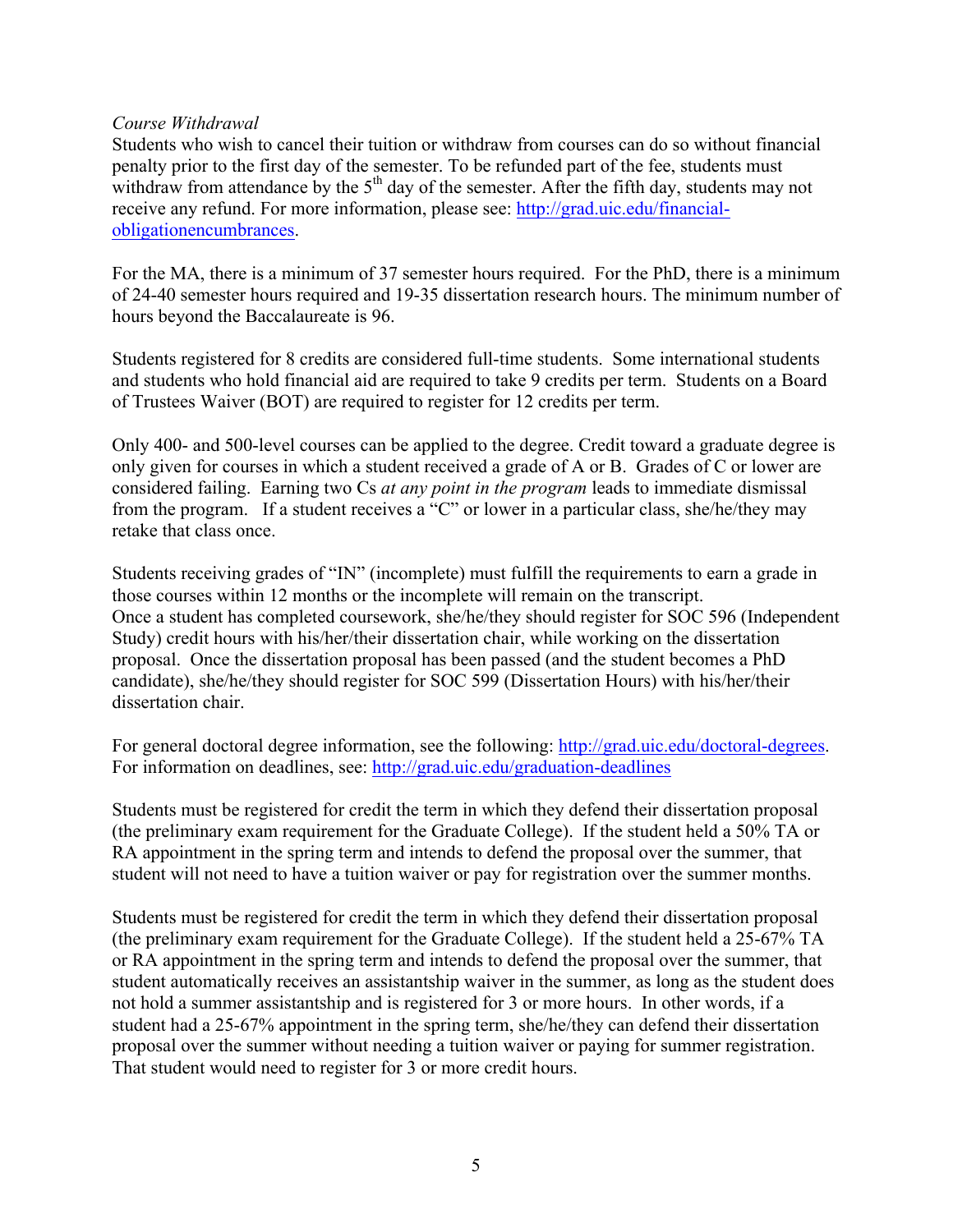Once the dissertation proposal (preliminary exam) has been passed, the student must remain continuously enrolled until she/he/they defends her/his/their dissertation and students must be registered for the term in which they defend their dissertations (including over the summer). Students may register for zero hour registration (https://grad.uic.edu/zero-hour-registration). International students may not be able to register for zero hour registration. International students should consult OIS about their registration requirements: https://www.ois.uic.edu.

NOTE: Candidates who defend the dissertation during the first 10 days of a fall or spring term, or during the first 5 days of a summer term, do not have to register for that term. A student who defends after the 10th day (5th in summer) must be registered.

# **Time Limits for Dissertation Defense**

- A year has to elapse after passing the dissertation proposal defense before the defense of the dissertation.
- Students admitted to the Graduate College for the doctorate must complete degree requirements **within nine consecutive calendar years** of initial registration as a doctoral student. Students who do not graduate by these deadlines will be dismissed from the Graduate College for failure to progress. Time spent on a leave of absence approved by the program and the Graduate College is not counted toward the degree time limit.

# **Leave of Absence**

Graduate students who have completed one term are eligible for a one-semester leave of absence (fall or spring) plus the summer session off without formal leave approval from the Graduate College. Students may also extend their leave to a maximum of one year. A petition must be submitted to the Graduate College by the tenth day of the semester for which leave is requested. Please see the Graduate College policy and forms here: https://grad.uic.edu/leave-absence. Time spent on approved leave does not count towards the time to complete the degree. After returning from an approved leave, a second leave will be endorsed by the Department for medical or other extraordinary reasons. Students on approved leaves of absence will not be covered by the health and personal accident insurance plan. Students are responsible for meeting the associated deadlines, filing the appropriate forms and resultant charges.

Students generally ineligible for leaves of absence include:

- international students whose visas require continuous registration (F-1 and J-1)
- doctoral students who are taking or who have passed their preliminary exams
- students awarded a fellowship for the term of proposed leave
- students with an assistantship appointment or tuition and service-fee waiver for the term of proposed leave (unless the assistantship or waiver is withdrawn)

International students must register each fall and spring semester due to visa requirements. If an illness, birth, or family emergency occurs, however, students with these visas may petition the Graduate College for a Leave of Absence after obtaining written authorization from the Office of International Services.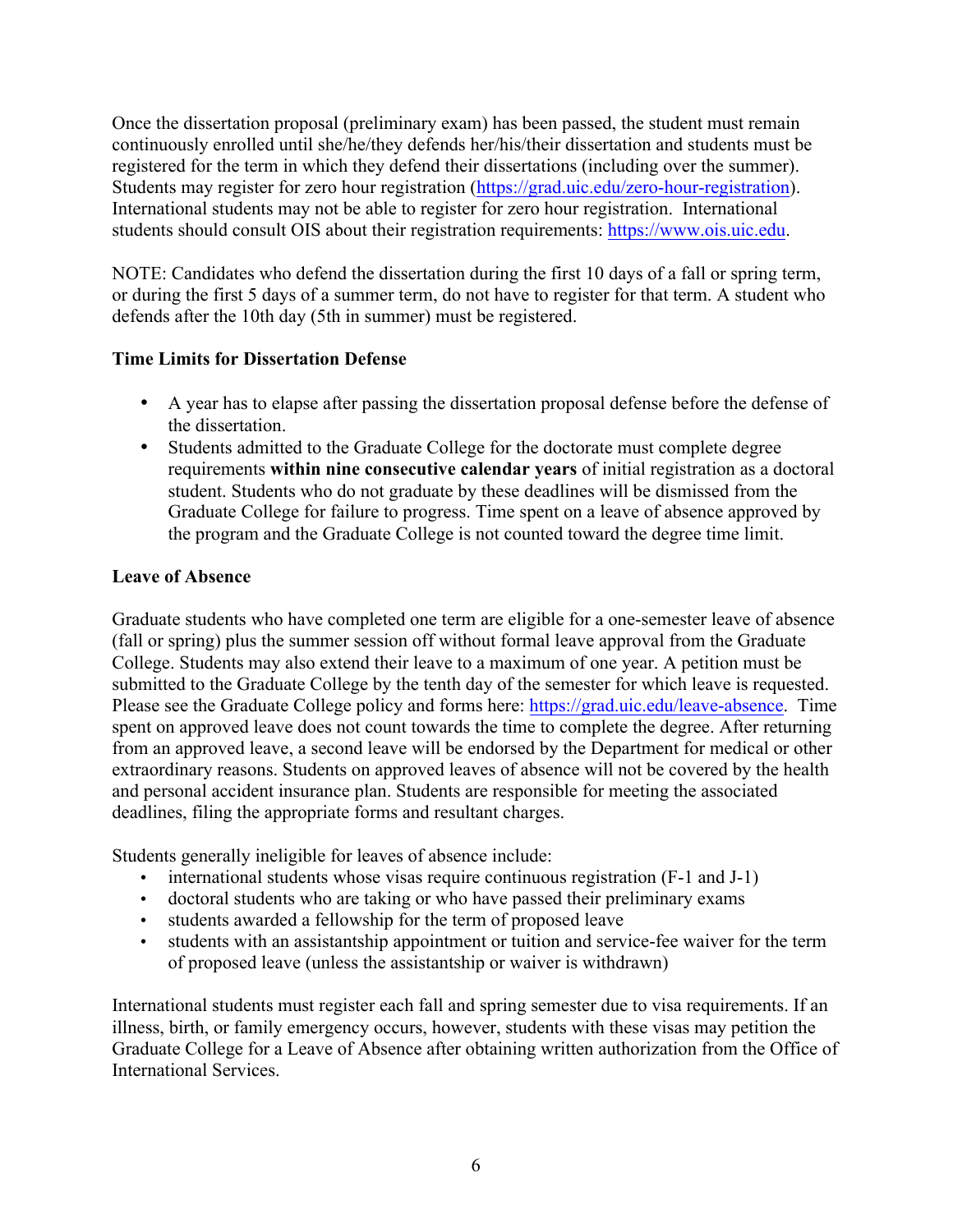### **Board of Trustees (BOT) Waivers**

Each semester the Department receives a limited number of Board of Trustees (BOT) tuition and service fee waivers. BOT waivers are "straight" waivers that are not tied to the receipt of internal fellowships, awards, TAs, or RAs. BOT waivers are awarded by the Graduate College and individual graduate programs. A student must be enrolled in a degree-seeking program at least 12 or more hours during the fall and spring semesters (6 or more hours during summer) at the end of the add/drop period for the waiver to pay. BOT waiver recipients must NOT have eligibility for a waiver from any other source (for example, an assistantship waiver) in order to remain eligible. If a student receives a waiver, his/her/their loan eligibility may be affected. There are limited conditions in which students are eligible for a BOT waiver and students must discuss them with the DGS to determine eligibility.

### **Graduate Student Forms**

Most graduate student forms are available electronically at: http://grad.uic.edu/graduate-studentforms. Forms include petitions for defenses, registration, awards, and fellowships applications.

# **Degree Requirements**

The Graduate College requirements for the Master's and PhD degrees are outlined in the University of Illinois Graduate Catalog viewed at: https://catalog.uic.edu/gcat/collegesschools/liberal-arts-sciences/soc/. The UIC Graduate College Home Page contains the most upto-date information available and is updated more frequently than the print publications.

# **The Master of Arts Degree**

# **General Requirements**

The minimum number of semester hours required to earn an MA in Sociology at the University of Illinois at Chicago is 37.

#### **Course Requirements**

*First Year Required Courses* Fall Classical Sociological Theory (SOC 585) Sociological Statistics (SOC 401) Sociological Research Methods (SOC 500) Proseminar (SOC 595)

Spring Contemporary Sociological Theory (SOC 587) Sociological Statistics (SOC 402) Sociological Research Methods (501)\*\*

\*\* SOC 501 is the first course in the Sociology Practicum, which is a two-semester methods course, beginning each year in the spring term and continuing into the fall term. The method covered alternates each year between a primarily quantitative method and a primarily qualitative method (although often these courses include mixed methods approaches). The practicum is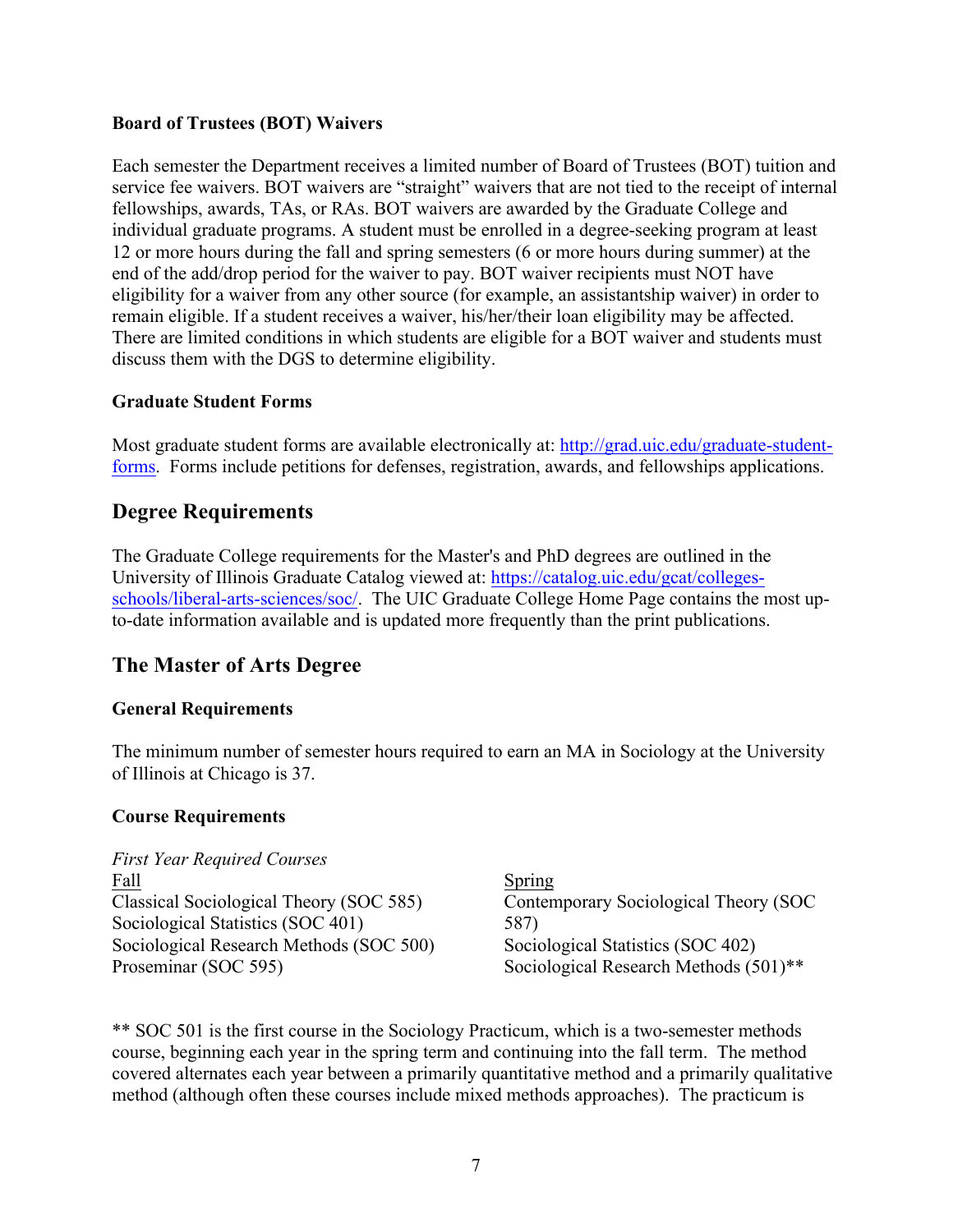taught by a faculty member who proposes a research topic for the year and the students learn about the topic and the methods covered, collect original data and then conduct coding and analysis in the fall term. These courses often allow students to collect data over the summer months. The data for these courses is often the basis for students' publishable paper requirement (see below), though it is not required that students write papers or publish out of this course. Only SOC 501 (the spring part of the practicum) is required for the MA, but students *do not have to take it in their first year*. Students can choose to wait and take 501 in their second year in the program. Students should work with their program advisors to determine the best timing for taking SOC 501.

# *Second Year Required Courses*

- Sociology of Inequality (SOC 542), including a final exam that resembles an area exam
- 500-level seminar (in a Core or Specialty Topic see below)
- Independent Study (SOC 596), 4 credits to work on the publishable paper

\*\* Students may take more advanced seminars (in core or specialty areas) in their second year, but these are the *required* courses for the MA.

# *Core Courses*

- Race, SOC 525
- Gender, SOC 524
- Organizations, SOC 547
- Children & Youth, SOC 515
- Global & Transnational, SOC 549
- Political Sociology, SOC 565

# *Specialty Courses (520 or 540)*

These are specialty topics courses taught by faculty in areas of their choosing and close to their own research. They change in topic each year. Some examples of previously offered courses (which may be offered again) include:

- Immigration
- Sociology of the Body
- Sexualities
- Economic Sociology
- Racial Capitalism
- State Violence
- Feminist Theory
- Bureaucracy
- Race, Gender and the Law

Students are required to complete their course requirements for their MA within two years. Once students have taken this coursework, they may apply to the PhD program. No MA thesis is required to earn an MA in Sociology at UIC. Students must register to graduate in the term in which they are completing their MA. There is paperwork that is required for the completion of the MA. Please check with the DGS and Graduate Student Specialist to complete this paperwork in a timely fashion.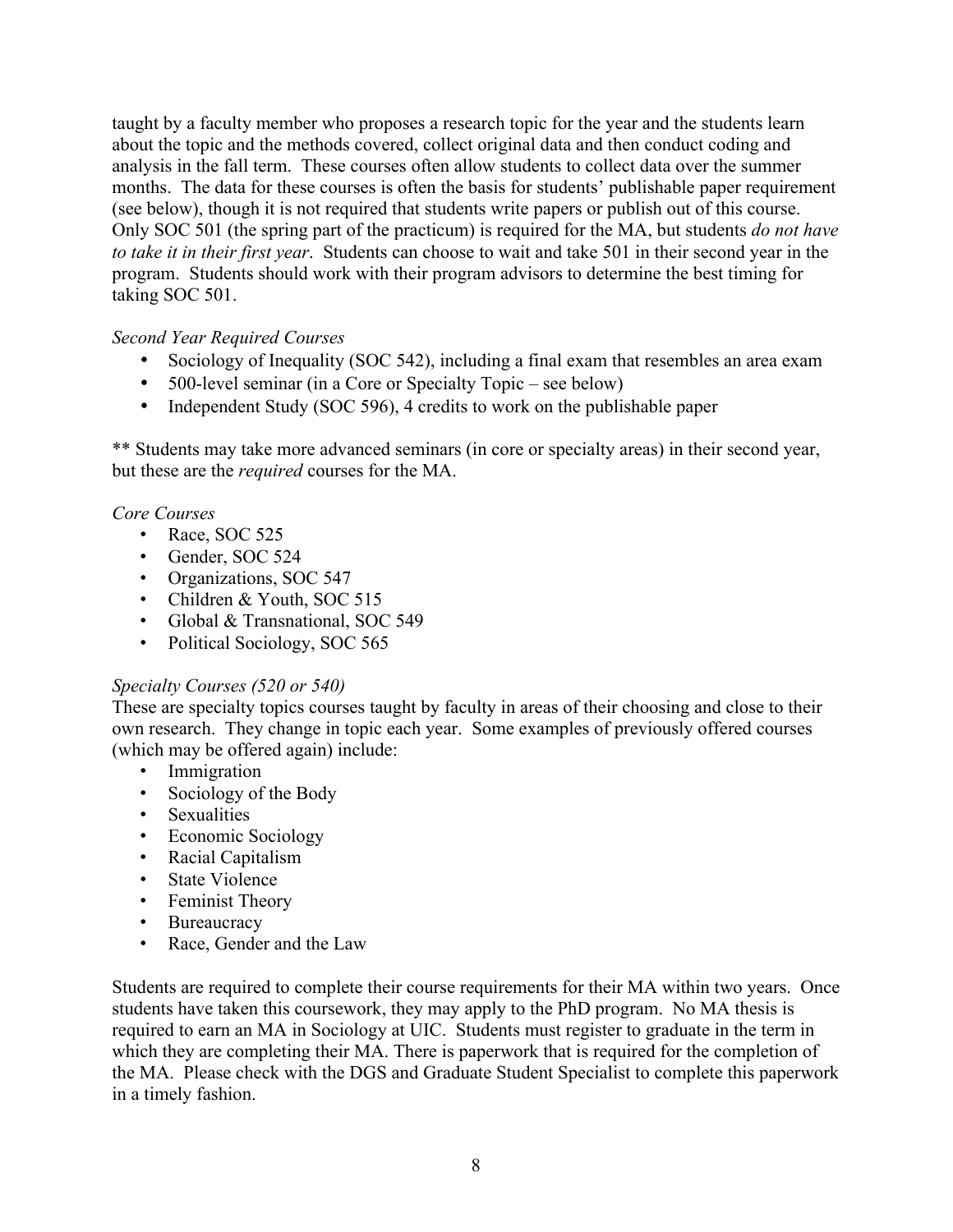Students who have already earned Masters of Arts (MAs) in Sociology from peer institutions *still must earn their MA at UIC*. Students coming into UIC's program with an MA in Sociology may petition the DGS to have two courses from their previous institution count towards their MA at UIC. These are usually first-year courses (like theory, methods or statistics). Students may only 'opt out' of two required courses (8 credits) in our program. And, these courses *must be replaced by advanced seminars at UIC*. In other words, students who already hold an MA in Sociology and who opt out of two UIC required courses still need to earn the same number of credits for the MA at UIC, but they may replace first-year coursework with advanced seminars.

# **Chicago Metropolitan Exchange Program**

The Chicago Metropolitan Exchange Program (CMEP) allows graduate students in a doctoral program to enroll at one of the three participating institutions to take advantage of academic courses at the University of Chicago and Northwestern University. UIC students are permitted to take a total of three quarters of classes through the CMEP program.

For more information: https://grad.uic.edu/chicago-metropolitan-exchange-program

# **Applying to the PhD program**

Upon the completion of MA coursework, students will apply to the PhD program during the annual review process in the spring (further information on this process is provided below). Students must submit a portfolio, including: 1) transcripts; 2) a letter of intent from the student outlining his/her/their research project plans and timeline for their publishable paper; 3) a letter from the person with whom the student took SOC 596 hours which should talk about the progress made on the student's publishable paper; 4) a letter from a second Sociology faculty member (who has at least a 25% appointment in Sociology and is tenure-track/tenured). This second sociology faculty member could be your program advisor, the second reader of your publishable paper, a potential future committee member or dissertation chair. Basically, both faculty letters should meaningfully report about your capacity to conduct independent research. During the annual review, the faculty will evaluate each student's application and consider his/her/their grades, progress and research plans as well as the assessment of the letter writers. The faculty may decide to dismiss students from the program if research progress or performance in courses is inadequate. Students must earn Bs (as a minimum) in all coursework. Earning two Cs *at any point in the program* leads to immediate dismissal from the program.

# **Doctor of Philosophy Degree**

# **Course Requirements Beyond the MA**

- Sociological Research Methods (SOC 509) \*\*
- 3 500-level seminars (between MA and PhD coursework, a total of 4 500-level seminars are required. Two of the four must be core courses; the other 2 may be core or specialty courses)
- Colloquium on College Teaching of Sociology (SOC 593)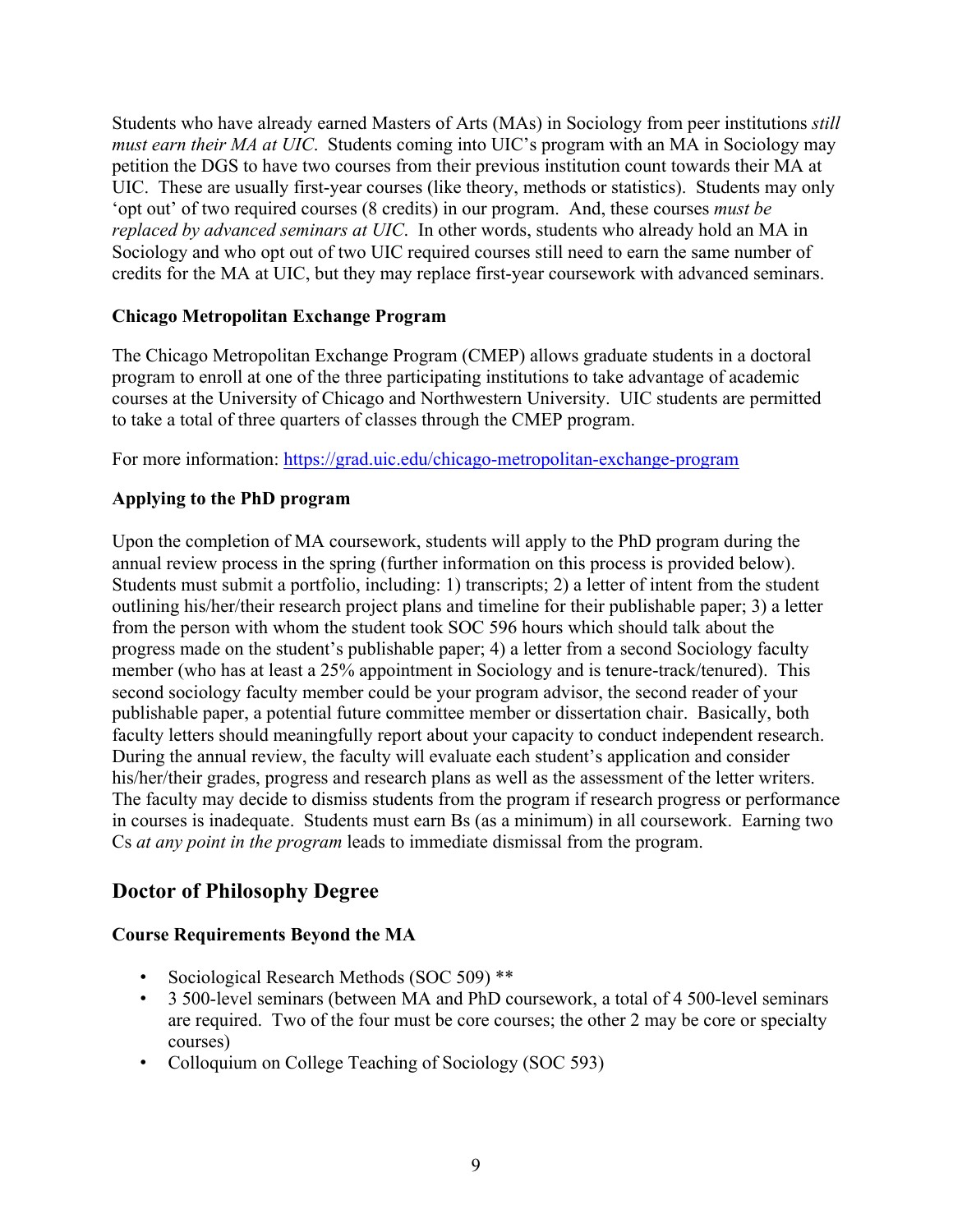\*\* Students can take the 509 that is associated with the practicum to fulfill this requirement, or they may take any other 509 offered in the program. Students may also take either semester of the practicum (501 or 509) more than once and the second time enrolling for either of these courses (501 or 509) can count for this 509 requirement.

Core and Specialty courses were listed above.

### **Qualifying Exams**

Qualifying Exams are comprised of two components: 1) Area Exam and 2) Publishable Paper.

### **Area Exams**

The Area Exam measures students' broad expertise in a designated substantive area of sociology which includes: 1) being able to trace the genealogy of the area and map out core debates; 2) to synthesize and apply broad theoretical approaches; and to 3) effectively communicate knowledge of the field in written form. The area exam should demonstrate not only students' command of the field and certain details of its development and expression, but students should also be able to offer their own unique analysis of the material – pointing out key lacks, making critiques of certain approaches and applying the theory to empirical cases.

Students must be admitted into the PhD program (at the end of their second year) to be eligible to sit for area exams. Students will sit for their area exams in the August before their third year in the program. Area Exams are currently offered in the following areas:

Race and Ethnicity Gender **Sexualities** Race, Class & Gender Organizations & the Economy Global and Transnational Sociology Political Sociology & Social Movements Spatial Inequality

Students may also create a new exam area. In order to create a new exam, the student (or students) would need to secure the support of *at least* three faculty (two of whom must be ≥50% in the department, and one may have  $>0\%$  appointments in the Department) who indicate their willingness to evaluate the exam. Students apply by submitting to the Graduate Committee: 1) a rationale for the specialty area; 2) a list of the course work, research, and other professional experience that has prepared them for an exam in that area; and 3) a draft reading list for the exam. These materials are due six months before the exam is to be taken, signed by all of the the faculty evaluators. The faculty who agree to serve as examiners will develop a final reading list (taking the students' suggestions into account). The DGS and Graduate Committee will make a decision about accepting it as a new exam area.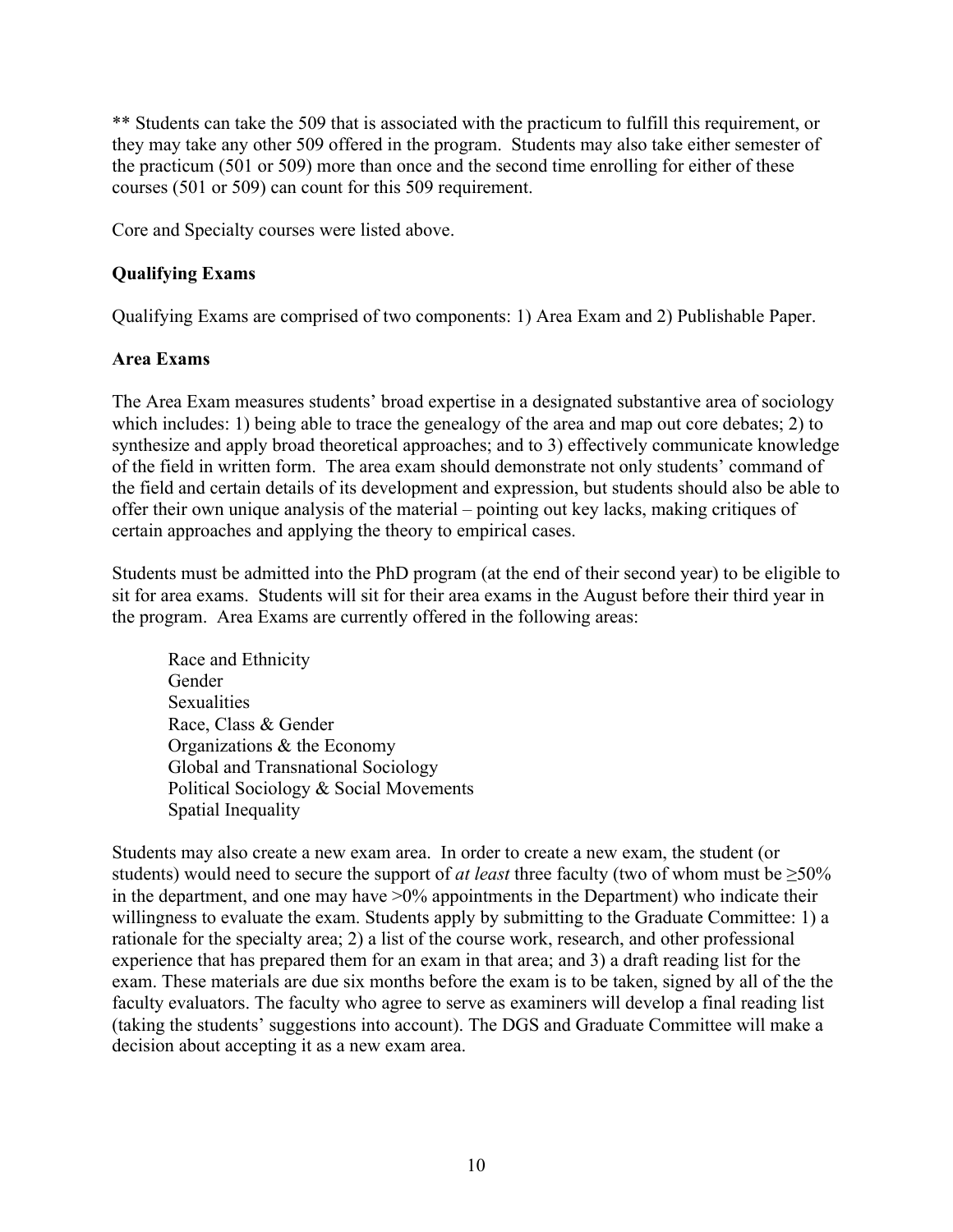Exam lists are maintained and circulated by the faculty committee of each area. Exam lists will be made available to students taking the exam 4 months before the exam date. Exams are usually administered on the Friday before the start of classes in the Fall or Spring. There are four sections to each exam, and students must pass three sections to pass the exam. (Students may fail one answer and still pass the exam). Students who fail the overall exam may retake the exam, but must retake it 4 months later (i.e. they must sit for the exam in the January following their failed first attempt). **A third exam is not permitted** and students who fail the exam a second time are dismissed from the program.

Students whose first language is not English are given an additional hour at the beginning and at the end of the exam (2 additional hours total). Students with disabilities who are registered with the Office of Disability Services may petition the DGS and area concentration committee at least 2 weeks prior to the start of the exam for additional time or specialized exam procedures in accordance with their accommodation.

### **Publishable Paper**

By the end of the  $3<sup>rd</sup>$  year in the program, students are required to submit an original research paper for consideration for publication. The paper must be based on empirical research. The paper must be sole-authored, *or* the student must be the first author of a paper co-authored with a faculty member in our program (with the expectation that the bulk of the research and writing is done by the student). The paper must be submitted to a journal that is peer-reviewed. The paper must be submitted *after* two faculty readers (the primary and secondary reader) have approved the paper for submission (and have approved the location of submission). The primary reader must have a  $\geq$ 50% appointment and be tenure-track/tenured in the Sociology Department. The secondary reader may or may not have an appointment in Sociology, but has expertise that is appropriate to the project and is approved by the primary reader. The second reader must be a UIC faculty member and should be approved by the primary reader. The primary reader should take the lead in advising the student on the research process, should meet regularly with the student to discuss analysis and read multiple drafts of the paper before submission.

Students should be aware of the procedures for obtaining IRB/OPRS approval and comply with the University policies and federal regulations (http://research.uic.edu/irb/investigators-researchstaff/preparation-submission). Data collection cannot begin before receiving IRB approval. The IRB application can be accessed here: https://oprslive.ovcr.uic.edu.

# **Dissertation Committee**

The dissertation chair has primary oversight for advising students on their dissertation proposals. The chair must have a  $\geq 50\%$  appointment in the Sociology Department and be tenured in the department. The committee consists of four additional members. Two additional committee members must be Sociology Department faculty (with a  $\geq$  25% appointment), one must be external to the department (or university), and the final member may be internal or external to the department (or university). For any members who are from another institution, students must provide this person's credentials (curriculum vita) to the Graduate College. Two members of the committee must be tenured faculty at UIC (the chair and one additional member).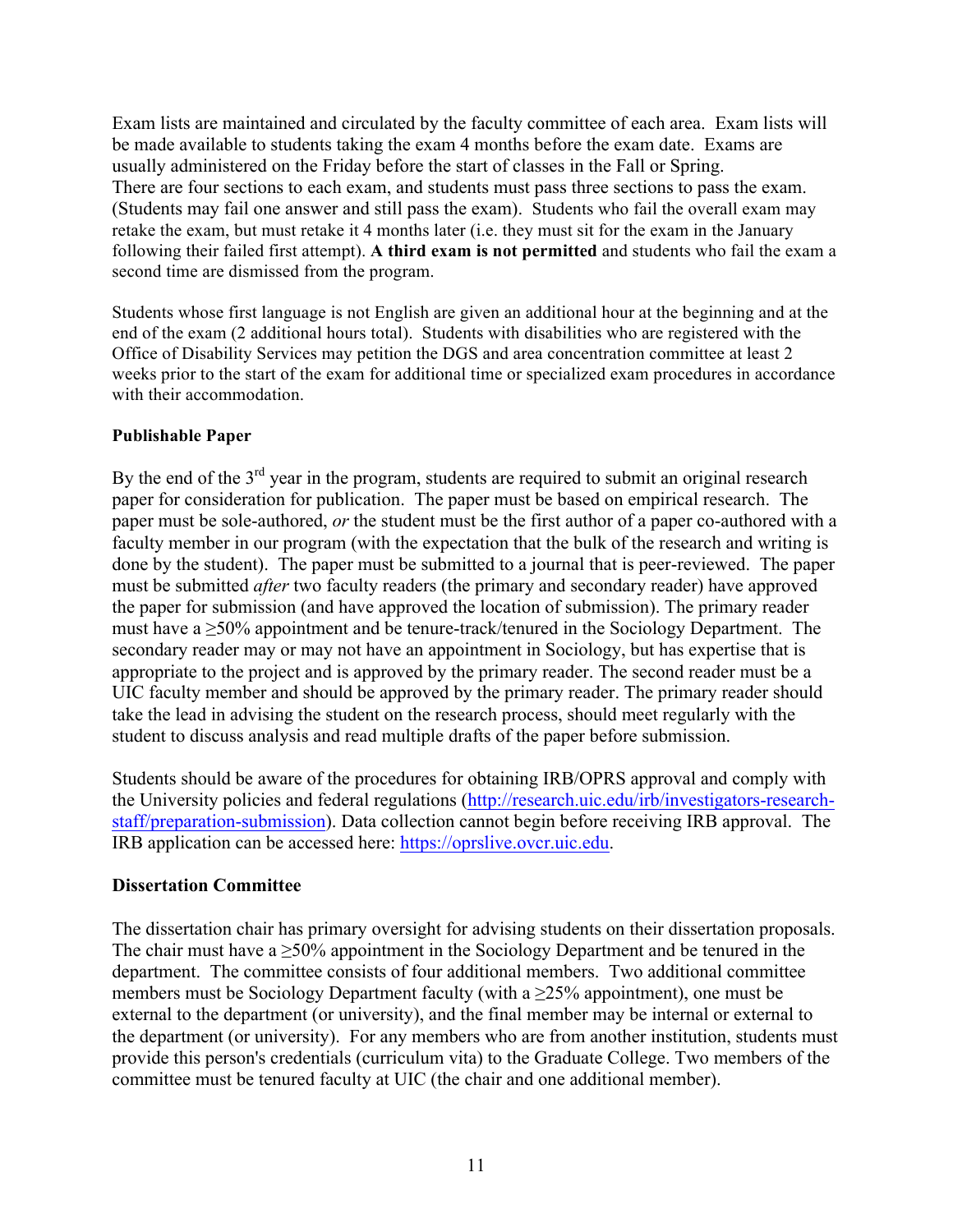The chair and committee are formally appointed by the Dean of the Graduate School. After the Dissertation Proposal Defense is completed, this committee will generally remain as your PhD Dissertation Committee, although members may be replaced if necessary. Early selection of the PhD committee provides the student with guidance especially suited to her or his interests and assures that an appropriate plan of work is developed and followed. The PhD committee will act as the student's academic advisory body throughout the pursuit of the degree. The committee is expected to be available for student program planning, discussion of professional development, and consultation and direction on dissertation research and writing. Committee members are expected to be well acquainted with the student's progress at all times after the committee's formation. To this end, a student is expected to keep the committee members fully informed of progress toward the degree.

Members of the faculty who retire from the University may remain on PhD committees. Emeritus faculty retain their graduate faculty membership and status for a period of three years after they retire. This can be renewed for a second three-year period. Therefore, they may serve as committee chairs (if they like) as long as they were full members of the graduate faculty before they retired. In these cases, the department head informs the Graduate College of the names of the student(s) on whose committee(s) the retiring faculty is a member and requests that the member remain on the graduate faculty until the student's supervision is complete.

### **Dissertation Proposal & Defense (Graduate College Preliminary Exam)**

Students are expected to defend their dissertation proposals by December of the fourth year. The dissertation proposal is a prospectus of the dissertation. It generally includes the following components: statement of the problem; review of the literature; research questions and hypotheses; methods and data analysis; significance. The chair of the committee works closely with the student to conceive of and prepare the dissertation proposal. Other committee members may also provide valuable insight on the scope, design and substantive topic of the dissertation. While students are working on their dissertation proposals, they should register for independent study hours with their advisor, under SOC 596.

The dissertation proposal defense is considered the preliminary exam requirement for the Graduate College (https://grad.uic.edu/preliminary-exam-policies-and-procedures). When the committee agrees that the student has a defensible proposal, this defense is scheduled for a mutually agreeable time span of no less than two hours. A student should work with his/her/their dissertation chair to establish a timeframe for completion, for the circulation of final drafts to the committee, and for the defense.

A "Committee Recommendation Form" (https://grad.uic.edu/sites/default/files/pdfs/form-CommitteeRecommendationFormRev\_08-2016.pdf) naming the student's committee must be submitted to the Graduate College at least three weeks before the defense date. [If the outside member is from another institution, students must provide this person's credentials (curriculum vita) to the Graduate College.] If this form is not submitted at least three weeks prior to defense, there is no guarantee that the examination report will be prepared on time. A copy of this memo will become part of the student's departmental file. Graduate students are responsible for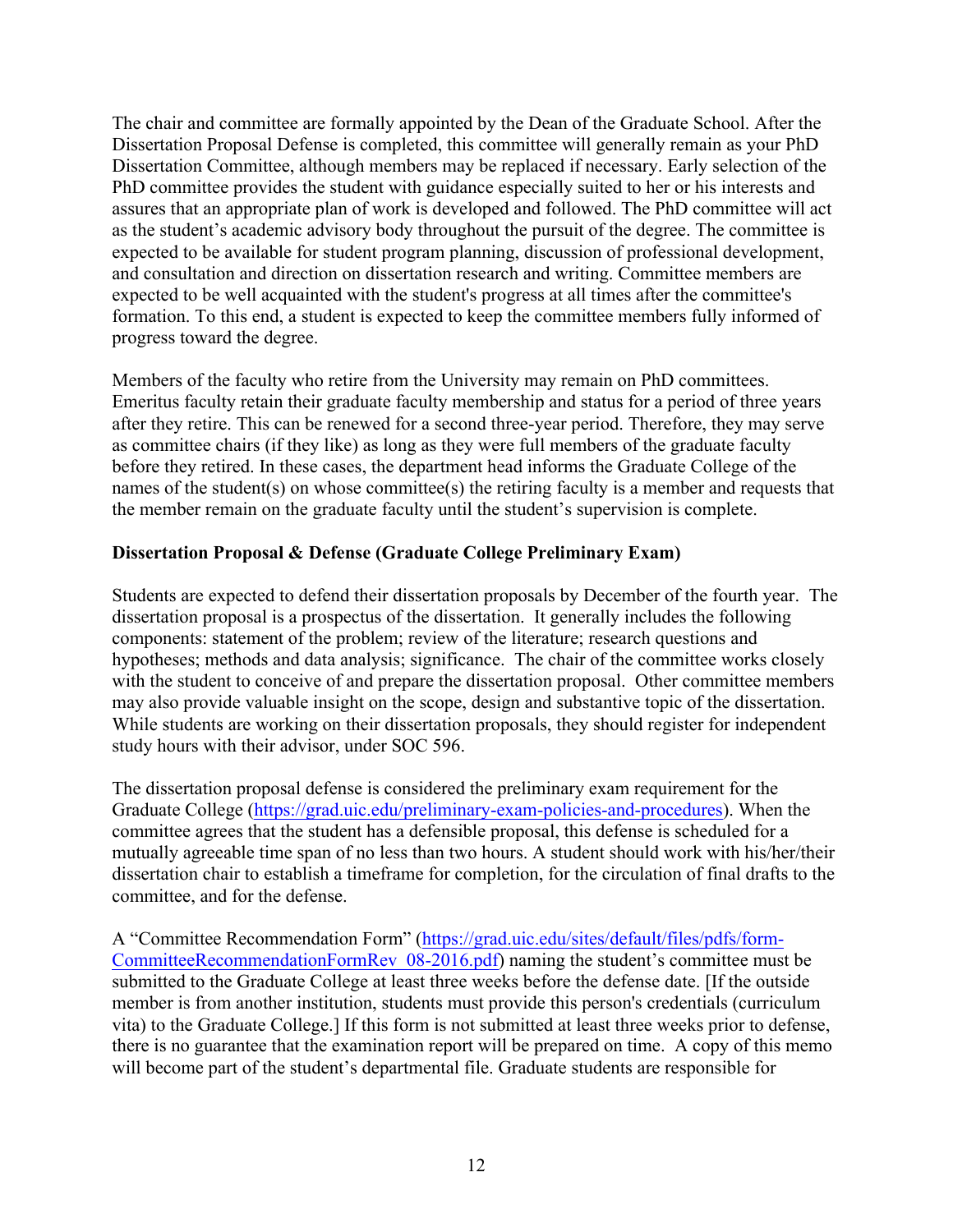knowing and meeting the Graduate College guidelines for the composition of dissertation committees (see above and: https://grad.uic.edu/preliminary-exam-policies-and-procedures).

During the proposal defense the candidate may be asked to explain and justify any and all elements of the proposal, including the value of the question and the importance of the proposed research to the existing literature, the theoretical framework, and the proposed methods. Candidates also should receive feedback about their readiness to undertake a dissertation research project. The chair of the committee conducts this examination and all members of the proposal committee should be in attendance (in person or virtually).

At the defense conclusion the candidate will be asked to leave the examining room. At that time, each member of the committee assigns a grade of "pass" or "fail." The approval may be conditional on the successful completion of additional work for the pass recommendation to be effective. In these cases, the committee typically does not reconvene a second time; the advisor assumes responsibilities for assuring revisions are completed. A candidate cannot be passed with more than one "fail" vote. If more than one "fail" vote is received the committee chair may (but not must) permit a second examination. A third examination is not permitted. Students are formally admitted to candidacy when they pass the proposal defense without conditions, or after fulfilling any conditions specified by their Committee.

Students are not required to complete the IRB before the defense, but students should be aware of the procedures for obtaining IRB/OPRS approval and comply with the University policies and federal regulations (http://research.uic.edu/irb/investigators-research-staff/preparationsubmission). Data collection cannot begin before receiving IRB approval (or before affirming that their project is not human subjects research). The IRB application can be accessed here: https://oprslive.ovcr.uic.edu.

# **Registration Post-Proposal Defense**

Students must remain registered from the time they defend the dissertation proposal until the dissertation defense. They cannot take a leave of absence. Students who are hired as an RA or TA for the department can continue to register for hours of SOC 599, as their positions include a tuition waiver. If students are no longer being funded by a TA or RA appointment (at UIC), they must either obtain a Board of Trustees waiver (BOT) or register for zero hours. Information about zero hour registration is available here: http://grad.uic.edu/zero-hour-registration. Students must be registered (either for hours in SOC 599 or with "zero" hour registration) in the term they defend their dissertations. International students may not be eligible for zero hour registration (please consult OIS for further information about international student registration requirements: https://www.ois.uic.edu).

#### **The Dissertation**

The PhD dissertation is based upon the student's approved proposal and presents the results of an original investigation. It must represent a contribution to knowledge, be adequately supported by data, and be written in a manner consistent with the highest standards of scholarship. It is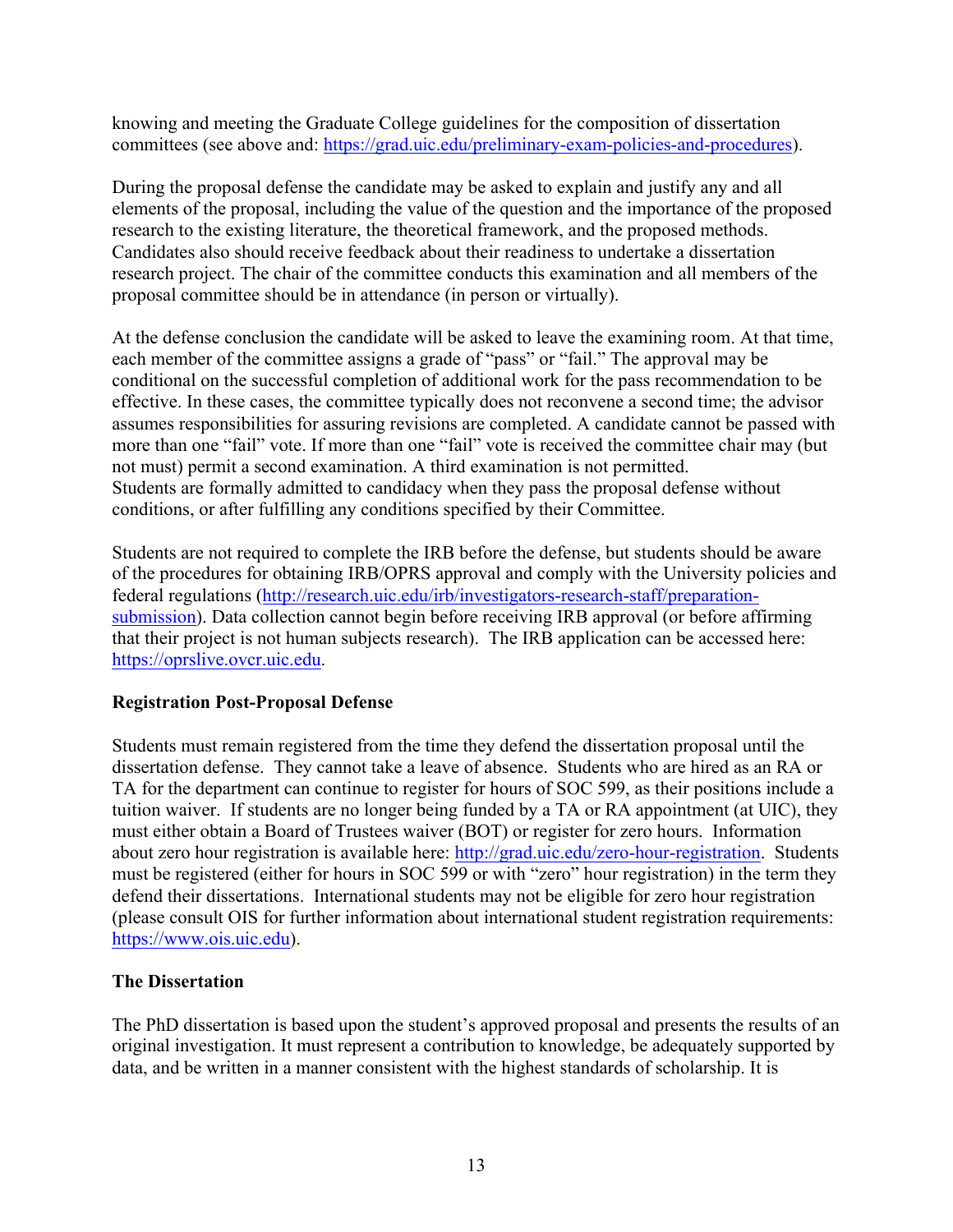expected that PhD research will culminate in one or more peer-reviewed journal articles and/or a published research monograph.

The dissertation, like the proposal, must be approved by a five-member committee. This is usually but not always the same committee that approved the proposal. Students may change their committee membership (https://grad.uic.edu/sites/default/files/pdfs/form-RequestChangeThesisTitleorCommitteeMembersFormRev\_08\_2016.pdf). The composition of this committee is governed by the same rules as the dissertation proposal committee.

For more information, see the Graduate College policies on dissertations: http://grad.uic.edu/thesis

# **Dissertation Defense**

The oral dissertation defense is scheduled after the dissertation is complete and once the committee has approved its completion. Prior to the defense, each committee member should confirm with the Chair of the Committee that the dissertation is defensible. The dissertation defense must take place at least one year after the student has defended his/her/their dissertation proposal. The approval of the dissertation requires a formal defense hearing that is open to the public. The Graduate College must receive the Committee Recommendation form three (3) weeks prior to the oral defense (https://grad.uic.edu/sites/default/files/pdfs/form-CommitteeRecommendationFormRev\_08-2016.pdf). The Graduate Student Specialist will help the student secure a room for the defense, help set-up any technology needed, and publicly announce the event one week prior to its occurrence. (Committee members may participate in the defense remotely.)

The examination typically begins with the student (and everyone in attendance who is not on the committee) leaving the room, so that the committee can discuss how the defense will proceed. The student is then asked to return to the room and give a brief presentation, which summarizes the theoretical framing, the research methodology and the major findings and significance. Each committee member will pose questions to the candidate on any and/or all aspects of the research and final report. When the committee finishes its examination the candidate (and everyone who is not on the committee) will be asked to leave the room while the committee votes either "pass" or "fail." More than one vote of "fail" means the candidate failed the defense.

After the vote, the committee members sign a copy of the Examination Form which also requires the signature of the department head or Director of Graduate Studies. It is sometimes the case that the student receives a "conditional pass" linked to the fulfillment of specific requirements. Upon successful completion of the final oral exam and any requirements stipulated by the committee the student has fulfilled the department's (but not the Graduate College's) requirements for a doctoral degree.

The successfully defended dissertation must be submitted to the Graduate College. Please follow closely the Graduate College's requirements regarding the defense: https://grad.uic.edu/doctoraldissertation-defense.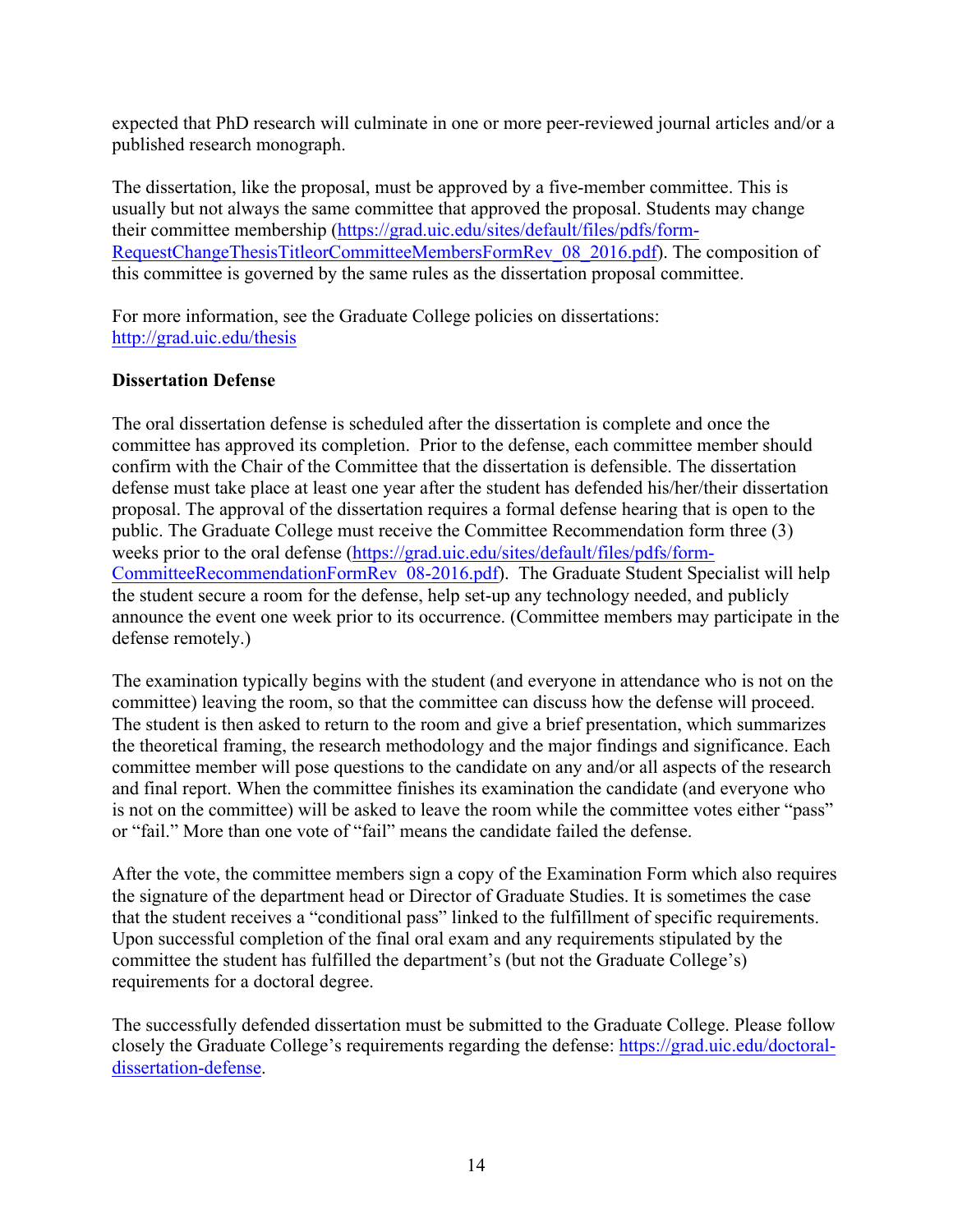Please see this website for Graduate College policies on graduation and deadlines: http://grad.uic.edu/graduation-deadlines

NOTE: Candidates who defend the dissertation during the first 10 days of a fall or spring term, or during the first 5 days of a summer term, do not have to register for that term. A student who defends after the 10th day (5th in summer) must be registered.

# **Time Limits for Dissertation Defense**

- A year has to elapse after passing the dissertation proposal defense before the defense of the dissertation.
- Students admitted to the Graduate College for the doctorate must complete degree requirements **within nine consecutive calendar years** of initial registration as a doctoral student. Students who do not graduate by these deadlines will be dismissed from the Graduate College for failure to progress. Time spent on a leave of absence approved by the program and the Graduate College is not counted toward the degree time limit,

# **Annual Reviews**

Each year in May, the faculty holds an annual review of all graduate students. In April (the precise deadline of which is communicated in advance by the DGS and/or Graduate School Specialist), students submit an annual report along with a current CV and current transcripts (if the student is still taking coursework). Prior to this review, students should share their annual reports and have a conversation about their progress with their advisors. Advisors serve as advocates for students during the meeting. The advisor presents the case of each student to the rest of the faculty and provides information on the student's progress, any challenges s/he may be facing and any achievements or accomplishments as well. After the meeting, the DGS writes an individualized letter to each student reflecting the concerns or advice of the faculty, outlining benchmarks that need to be met and by what date, and any consequences for failure to meet these deadlines. Students who have failed to meet benchmarks by the timeline presented in this manual, may be told they are in poor standing. Students may be ineligible for department funding if they are in poor standing. During the annual review, faculty may also determine that a student will be dismissed from the program. For students who have applied to the PhD program, their admission will also be decided during this annual review, and those students who are meeting all expectations of the department will be granted entry into the PhD program.

Students must earn Bs (as a minimum) in all coursework. Earning two Cs *at any point in the program* leads to immediate dismissal from the program. If a student receives a "C" or lower in a class, she/he/they are allowed to retake that course a single time.

Graduate College policies on annual assessments can be found here: http://grad.uic.edu/university-regulations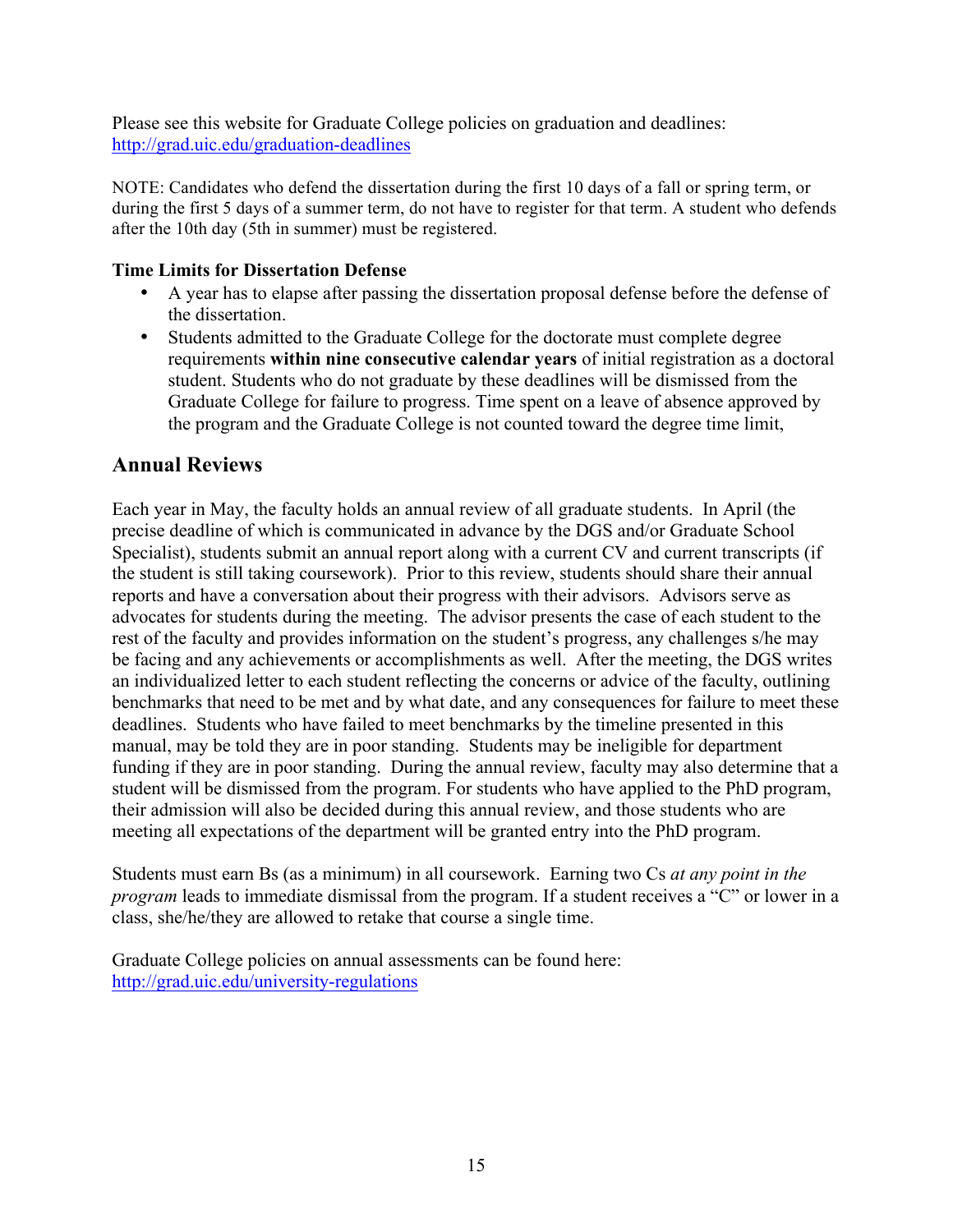# **Funding**

If a student meets program requirements and benchmarks, funding in the form of at least a 50% teaching or research assistantship is guaranteed for 5 years. For basic information about graduate funding, please see: http://grad.uic.edu/graduate-funding-overview

# **Assistantships**

There are three types of graduate assistantships: (1) teaching (TA), (2) research (RA), and (3) graduate assistant (GA). Due to a negotiated contract with the Graduate Employees Organization (GEO) and the university, graduate students cannot work over 26.8 hours a week (67% appointment) and maintain their tuition waivers. Assistantships are paid through appointment, and if benchmarks and progress is made, generally students are awarded a 50% TA or RA appointment, which equals 20 hours a week. Students are allowed to secure an additional 17% appointment, and generally these come from a variety of sources, but they are not guaranteed.

For more information on the differences between assistantships, please see: http://grad.uic.edu/assistantships

# *Teaching Assistantship Resources*

The Graduate College constructed a manual to help teaching assistants in their work: http://grad.uic.edu/teaching-uic-handbook-teaching-assistants

The Center for the Advancement of Teaching- Learning Communities is also a valuable university based resource: http://grad.uic.edu/center-advancement-teaching-learningcommunities

# **Hourly Positions**

Some individual faculty also hire graduate students as "graduate hourly positions" to assist with their research needs. These appointments are at the discretion of the faculty supervisor. These positions are paid hourly and do not come with tuition waivers. Students who have a tuition waiver from a teaching or research assistantship at a 50% appointment cannot exceed 6.8 hours a week (17% appointment) from their graduate hourly appointments and still keep their tuition waiver. Minimum hourly wages are determined by the university, see here: https://www.hr.uic.edu/classification\_and\_compensation/minima\_for\_graduate\_appointments/.

# **Graduate Employees Organization**

The Graduate Employees Organization (GEO) is the union that represents UIC graduate student employees. For more information on the GEO, please see: http://uic-geo.net/mainsite/

• For a copy of the GEO contract with the university please see: http://uicgeo.et/mainsite/?page\_id8

# **Fellowships**

Fellowships are available to UIC graduate students for a variety of different purposes, usually related to research. Graduate College fellowships are competitive and come with a tuition waiver. Fellowships range from providing financial resources for research costs to enabling a student to decline TA or RA positions to focus on their research (though students can combine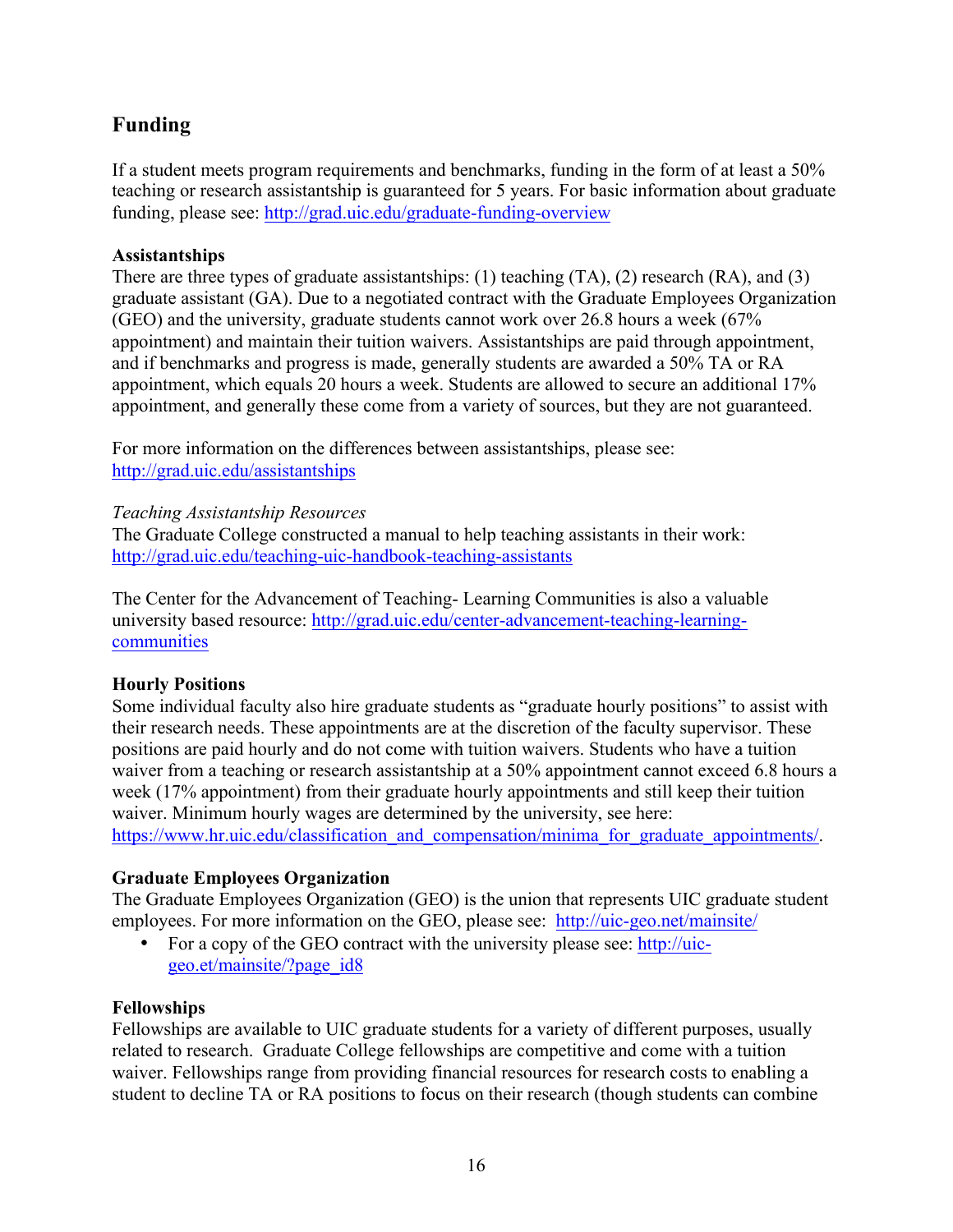fellowships and TA or RA appointments). For a list of university fellowships, due dates, and requirements, please visit: http://grad.uic.edu/graduate-college-fellowship-andaward-deadlines. For general information on Graduate College fellowships, please see: http://grad.uic.edu/graduate-college-fellowships.

# **Teaching Observations and Teaching Assignments**

# **Teaching Observations**

Each graduate student assigned to his/her/their own course as a Graduate Student Instructor (GSI) and who is teaching a course for the first and/or second time, and any new course prep thereafter, must be observed and evaluated by a faculty member. It is up to the student to arrange this observation. All forms are available through request from department staff and must be turned into department staff for filing.

Each observation and evaluation consists of four parts:

- (1) Materials: faculty observer will be provided with any relevant materials for the class session (handouts, PowerPoints, etc.) as well as the course syllabus. GSI will provide a "Part 1, Pre-Observation Form" to the faculty member prior to the observation.
- (2) Instructor (GSI) Evaluation, Part II: faculty member will conduct a review of relevant course materials, the structure of the course (assessments, relevant materials, and pacing) and syllabus prior to the observation.
- (3) Instructor (GSI) Evaluation, Part III: Observation. This section of the evaluation focuses on the specific classroom and teaching behaviors of the GSI. This is an overall assessment that is to satisfy the gestaltic principle that the whole is greater than the sum of its parts. The observer is asked to rate various specific aspects of the class on a scale, including a "not applicable" if needed. The form provides space for observer comments that can provide useful feedback on the ratings.
- (4) After the observation is complete, the faculty member will provide the GSI with all parts of the evaluation (Parts II and III). The GSI is free to raise additional points or comments verbally or in writing. Any written response will be included in the final evaluation materials. Both faculty member and graduate student will sign the evaluation and it will become a part of the graduate student's file and copies will be provided to the GSI.

Each teaching assistant (TA) and reader/grader will be evaluated at the end of the semester. After the evaluation is complete, the faculty member will meet with the graduate student to discuss. If the TA or reader/grader wishes to raise any additional points verbally or in writing, they may do so. All written submissions will be added to the final evaluation. Both the faculty and TA or reader/grader will sign off on the evaluation and it will become a part of the graduate student's file as well as be provided for the graduate student.

# **Teaching Assignments**

Teaching assignments are decided by the Director of Graduate Studies (DGS) and the Director of Undergraduate Studies (DUS)/Associate Head. Assignments are contingent on meeting minimum class enrollment (10 students) and decided based on departmental need and graduate student expertise. If program benchmarks and progress are being met, graduate students are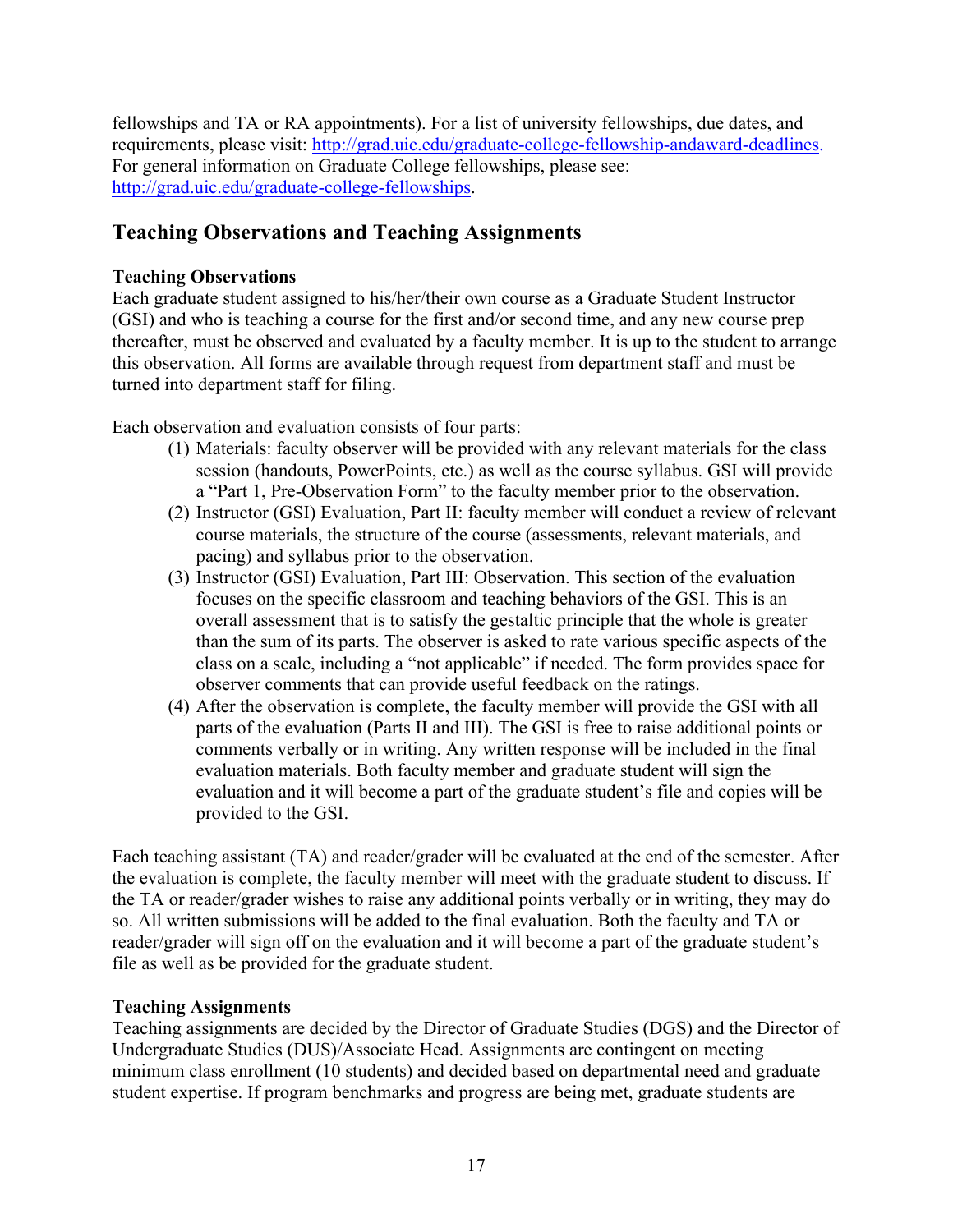guaranteed 5 years of teaching or research assistant funding (at a 50% appointment). After the first five years, additional years of funding will be granted based on student's progression in the program as well as departmental needs.

Graduate students can teach their own courses [become Graduate Student Instructors (GSI)] once they have completed the master's coursework and publishable paper, and have taken either the departmental teaching course (593) or the Graduate College course Foundations of College Teaching (GC 593). The Graduate College also offers Seminar in College Teaching (GC 592) that students wishing to receive additional teaching training might consider. See https://grad.uic.edu/certificate-foundations-college-instruction for more information.

Graduate student instructors are required to have their syllabi reviewed and approved by a faculty member each semester. The Graduate Student Specialist and/or Associate Head will identify a faculty member to review and approve the graduate student's syllabus well in advance of the start of the fall/spring semester (and summer term, if applicable). Graduate Student Instructors (GSIs) are responsible for submitting a complete draft of the syllabus to the faculty reviewer by the deadline indicated by the Graduate Student Specialist and/or Associate Head. Graduate Student Instructors are also responsible for addressing and revising components of their syllabi (including assignments) requested by the faculty reviewer in a timely manner. Clear deadlines for this process will be noted by Graduate Student Specialist and/or Associate Head each semester (and summer term, if applicable) and Graduate Student Instructors are expected to complete this process by the noted deadlines.

To facilitate teaching appointments, the Graduate Student Specialist will request that students indicate which classes they are interested in teaching or TAing. The DGS and DUS/Associate Head will use these preferences to guide their decisions, but preferences are not guaranteed because of the many competing scheduling issues, such as when graduate courses are offered, as well as department needs.

Summer teaching assignments are more limited and the eligibility criteria will be communicated to students when summer teaching assignments are being completed by the DUS/Associate Head and DGS.

# **UIC Resources**

# **International Students**

Services for international students can be found at: https://www.ois.uic.edu/

# **University Policies**

For information on academic integrity, filing an academic grievance, or student disciplinary procedures, please see: http://grad.uic.edu/university-regulations

#### **Departmental Resources**

Funded students receive office space, access to a phone and computer in their office.

*Computer Lab*